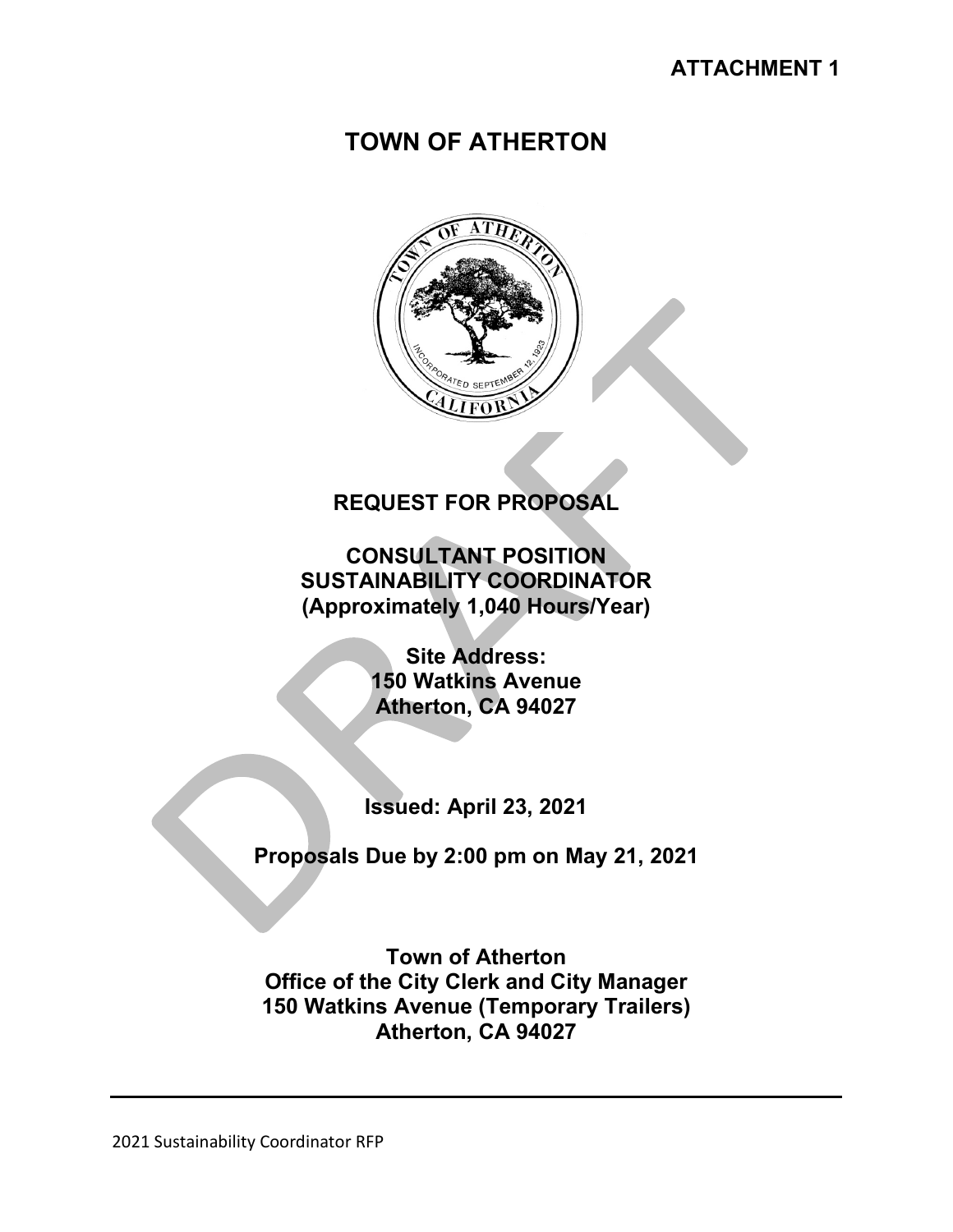## **Overview**

The Town of Atherton ("Town") is seeking proposals from qualified firms or individuals that have demonstrated expertise in the management, organization, oversight, and administration of sustainability programs and activities.

The purpose of this Request for Proposal (RFP) is to identify and select an experienced firm or individual to serve as the Town's Sustainability Coordinator. The successful proposer will oversee, direct, and participate in all activities related to Town sustainability efforts, including development and administration of division policies, procedures, and services; budget administration and reporting; contract administration and program evaluation. This position will work within, and report to, the City Manager's office.

The Scope of Work section further details required service ad performance conditions.

The Qualifications section provides prerequisites for the application.

## **Background**

The Town of Atherton, incorporated in 1923, is a small residential community, with approximately 7,000 residents. The Town extends from slightly west of the Bayshore Freeway (US 101) up to I-280 and is approximately 4.5 miles long and 1.5 miles wide. Its municipal neighbors include Menlo Park to the south, Woodside to the west and Redwood City to the north. Atherton provides services to its residents either directly or by working with other agencies and/or consultant services. It is through these partnerships that Atherton is able to provide high quality services that are economically efficient. The Town provides administrative services, police, building permits/inspections, planning, engineering/public works, City Clerk/election services, and finance. Fire services are provided by the Menlo Park Fire Protection District. Water services are provided by Cal Water. Sewer services are generally provided by West Bay Sanitary Services. Waste collection and processing is currently provided by Greenwaste Recovery.

The Town's [Climate Action Plan \(CAP\)](https://www.ci.atherton.ca.us/DocumentCenter/View/3535/CAP-Admin-Draft-ATT-2-10-19-16-FINAL-ADMIN-DRAFT-002?bidId=) was approved by the City Council in October 2016. The Town's CAP serves as a guiding document to identify methods that the Town and community can implement to significantly reduce greenhouse gas (GHG) emissions and reduce the community's carbon footprint. The Plan provides a comprehensive roadmap of programs that can be implemented to reduce emissions and increase sustainability. In 2017, the Council subsequently approved a prioritized list of the GHG reduction measures in the adopted CAP.

The Town has an [Environmental Programs Committee \(EPC\)](https://www.ci.atherton.ca.us/141/Environmental-Programs-Committee). The EPC provides the City Council with recommendations related to outreach programs and education on environmental issues facing the Town's natural and built environment. The EPC is comprised of five Atherton residents appointed by the City Council generally serving